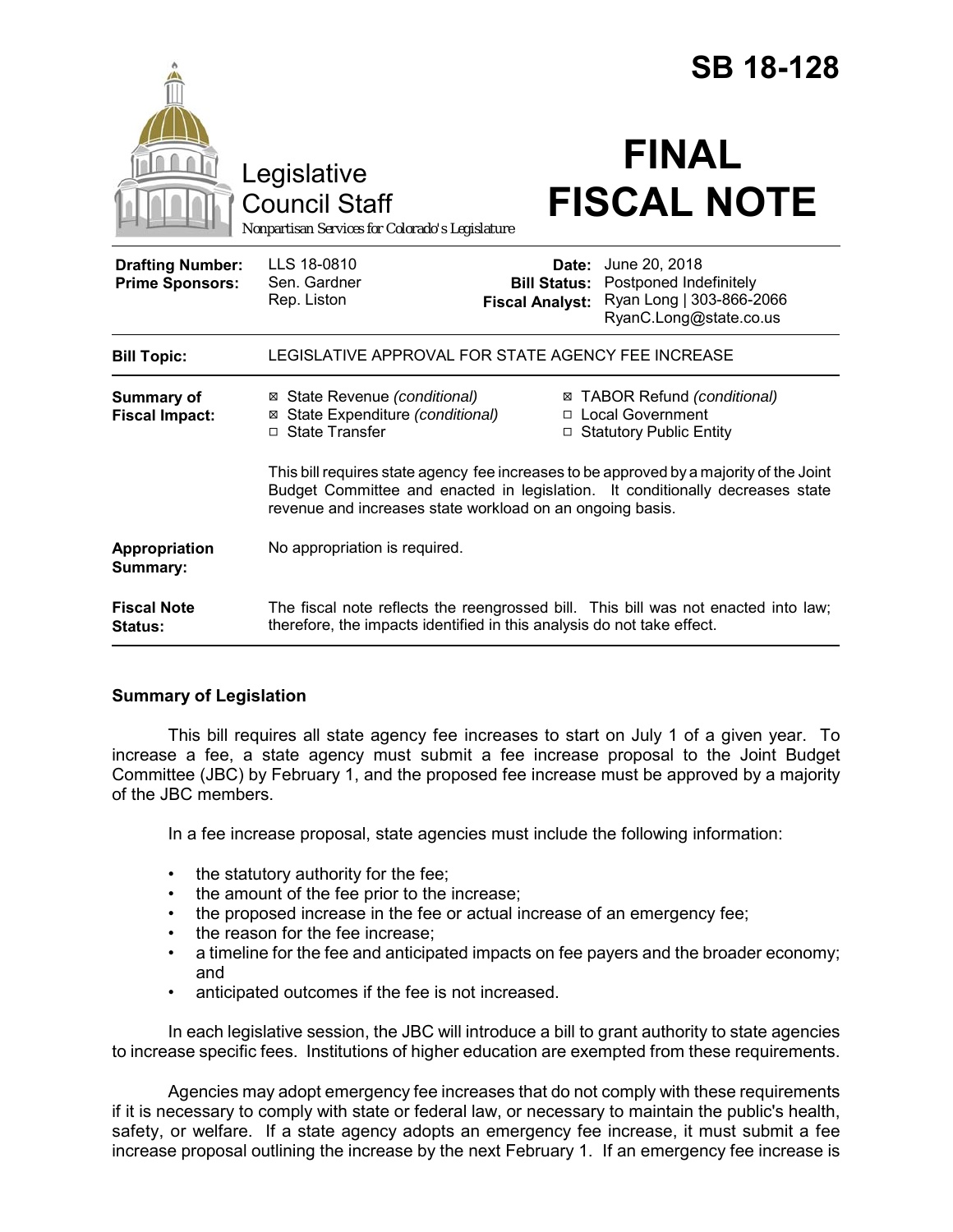June 20, 2018

not included in the next bill introduced by the JBC, the agency must reduce the fee back to its previous level and refund the increased amount to the fee payer. If a state agency adopts a fee increase between April 1, 2018, and September 1, 2018, the state agency must treat this fee increase as an emergency fee increase.

### **State Revenue**

Beginning in FY 2018-19, this bill is anticipated to decrease state revenue for all state agencies by an indeterminate amount. All revenue impacts are conditional on the approval of fee increases by the JBC and the General Assembly.

This bill requires state agencies to submit all fee increases for approval by the JBC and the General Assembly. Under current law, most agencies have the authority to increase fees without prior approval by the JBC and General Assembly. Fee increases are based on a number of factors, such as user volume, the price of goods and services on the market, and contractual obligations. To the extent that the JBC does not include future fee increases in enacting legislation, or they are not approved by the General Assembly, this bill may reduce state revenue relative to what it would have been under current law. This revenue impact cannot be determined until it is known which fee increases will be approved.

To the extent that agencies currently have fee increases in review, this bill may reduce state revenue by increasing the length of time needed for the fee review. It may also reduce state revenue if emergency fee increases for fees increased between April 1 and September 1, 2018, are not approved.

# **TABOR Refund**

To the extent that this bill decreases state revenue subject to TABOR in FY 2018-19 and future years, it may reduce refunds in future years when the state next collects a TABOR surplus. State revenue is not currently expected to exceed the TABOR limit in either year and no refund is required. Therefore, the bill is not expected to impact TABOR refunds in these years. Refunds in future years when the state next collects a TABOR surplus may be reduced.

#### **State Expenditures**

Beginning in FY 2018-19, this bill increases workload for all agencies that assess fees to prepare fee increase proposals for submission to the JBC. It is assumed that these workload increases can be accomplished within existing appropriations. This bill may also increase state agency workload and expenditures to issue refunds for emergency fee increases that are not approved. This increase would vary depending on the size of the refund and the number of people impacted by the fee. Additionally, this bill will increase work for JBC members and staff to examine and approve fee increase proposals. It is assumed that any increase in resources required for these activities will be addressed in the annual budget process.

Fee increases are based on a number of factors, such as user volume, the price of goods and services on the market, and contractual obligations. Requiring fee increases to be implemented through the process outlined in this bill may impact how estimates are made for these fees. Additionally, if certain fee increases are not included in enacting legislation, it may interfere with certain federal or contractual obligations. These expenditure impacts are conditional on the approval of fee increases by the JBC and the General Assembly.